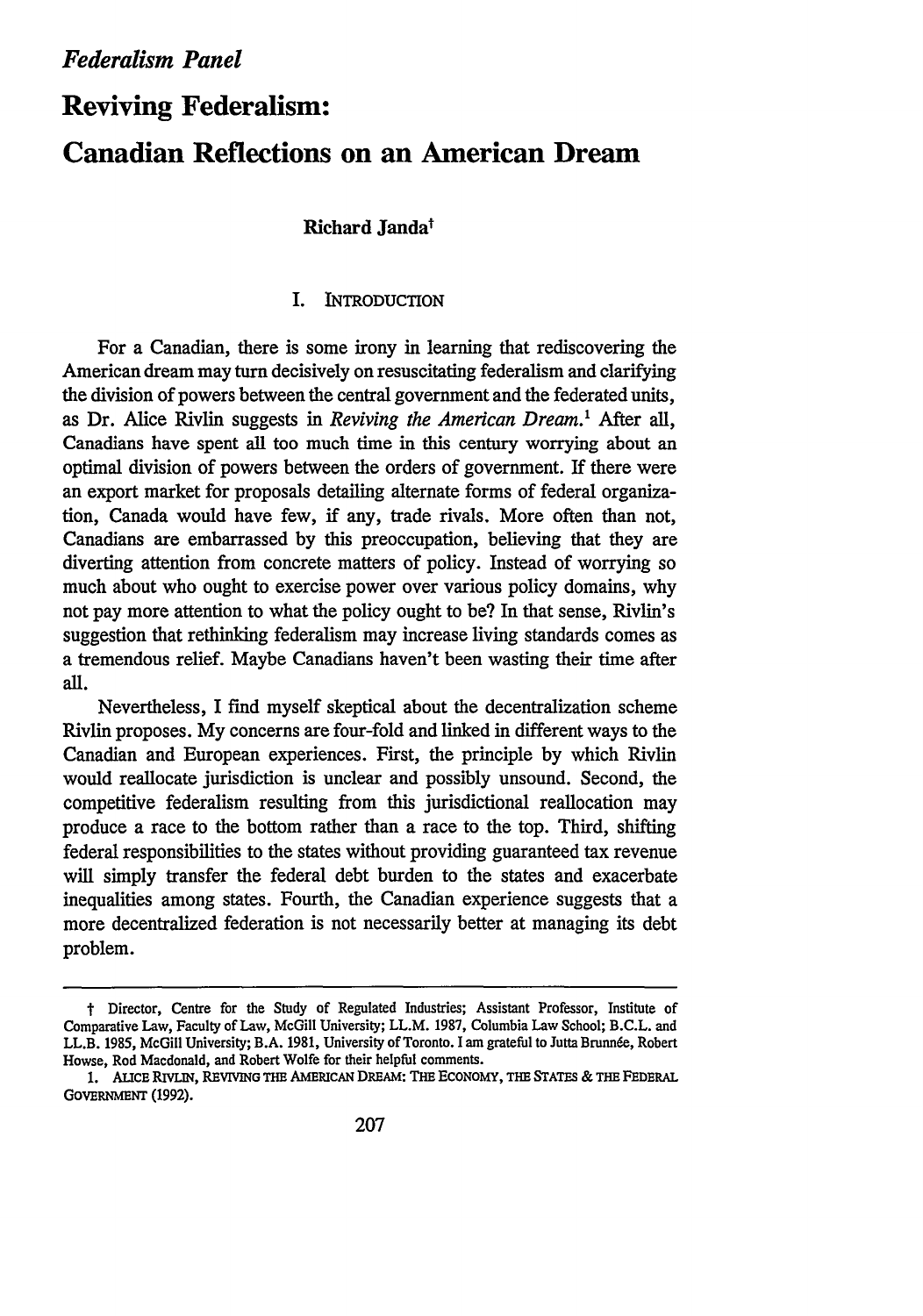These comments are not meant as a broadside against efforts to recast and modernize federalism. Rivlin is right that central governments have a significant burden to marshall their fiscal and administrative resources and to identify those functions that they can best fulfill. This paper concludes, therefore, with some praise for the virtues of federalism and support for efforts to reinvigorate it.

## II. ALLOCATING JURISDICTION

Under Rivlin's recipe for "dividing the job" between the federal government and the states, the federal government would shrink and the state and local sectors would expand.<sup>2</sup> However, the federal government would take on one new job: implementing a national health financing system. New areas of state responsibility would center on a "productivity agenda" for revitalizing the economy and raising incomes: education, skills training, child care, housing, infrastructure, and economic development.<sup>3</sup>

By what principle is jurisdiction being divided under this scheme? This question may seem unfair, as Rivlin does not intend to present a comprehensive blueprint for the devolution of federal jurisdiction or to propose sweeping constitutional change or any court-enforced realignment of government responsibilities. She seeks instead to outline a general policy framework. If a coherent principle of jurisdictional allocation cannot be gleaned from the general contours of this proposal, however, one is entitled to wonder how closely it withstands scrutiny.

The jurisdictional reallocation may be based on an implicit principle of subsidiarity, for Rivlin seems to assume that jurisdiction should not be allocated to the federal government unless there is a compelling reason to do so. Subsidiarity has been a governing principle for the European Community, most explicitly since the Single European Act.4 This principle was inspired by an encyclical of Pope Pius XI that linked subsidiarity to justice and human prosperity:

[It is an injustice and at the same time a grave evil and distrubance *[sic]* of right order to assign to a greater and higher organization what lesser and subordinate organizations can **do ....** Therefore, those in power should be sure that the more perfectly a graduated order is kept among the various associations, in observance of the principle of "subsidiary function," the stronger social authority and effectiveness will be[,] the happier and more prosperous the condition of the state.<sup>5</sup>

<sup>2.</sup> *Id.* at 116-25.

*<sup>3.</sup> Id.* at 118.

<sup>4.</sup> Single European Act of February 17, 1986, 1987 **O.J.** (L. 169) 7. For a discussion of subsidiarity, see Joel P. Trachtman, *L'Etat, C'est Nous: Sovereignty, Economic Integration and Subsidiarity*, 33 HARV. INT'L **L.J.** 459 (1992).

<sup>5.</sup> Pope Pius XI, Encyclical Letter Quadragesimo Anno §§ 79-80 (1931), *translated in* **3** PAPAL ENcYcLIcAS 1903-1939, at 415, 428 (Claudia Carlen ed., 1990); *see also* Ludger Kfihnhardt, *Federalism and Subsidiarity,* 91 TELos 77 (1992).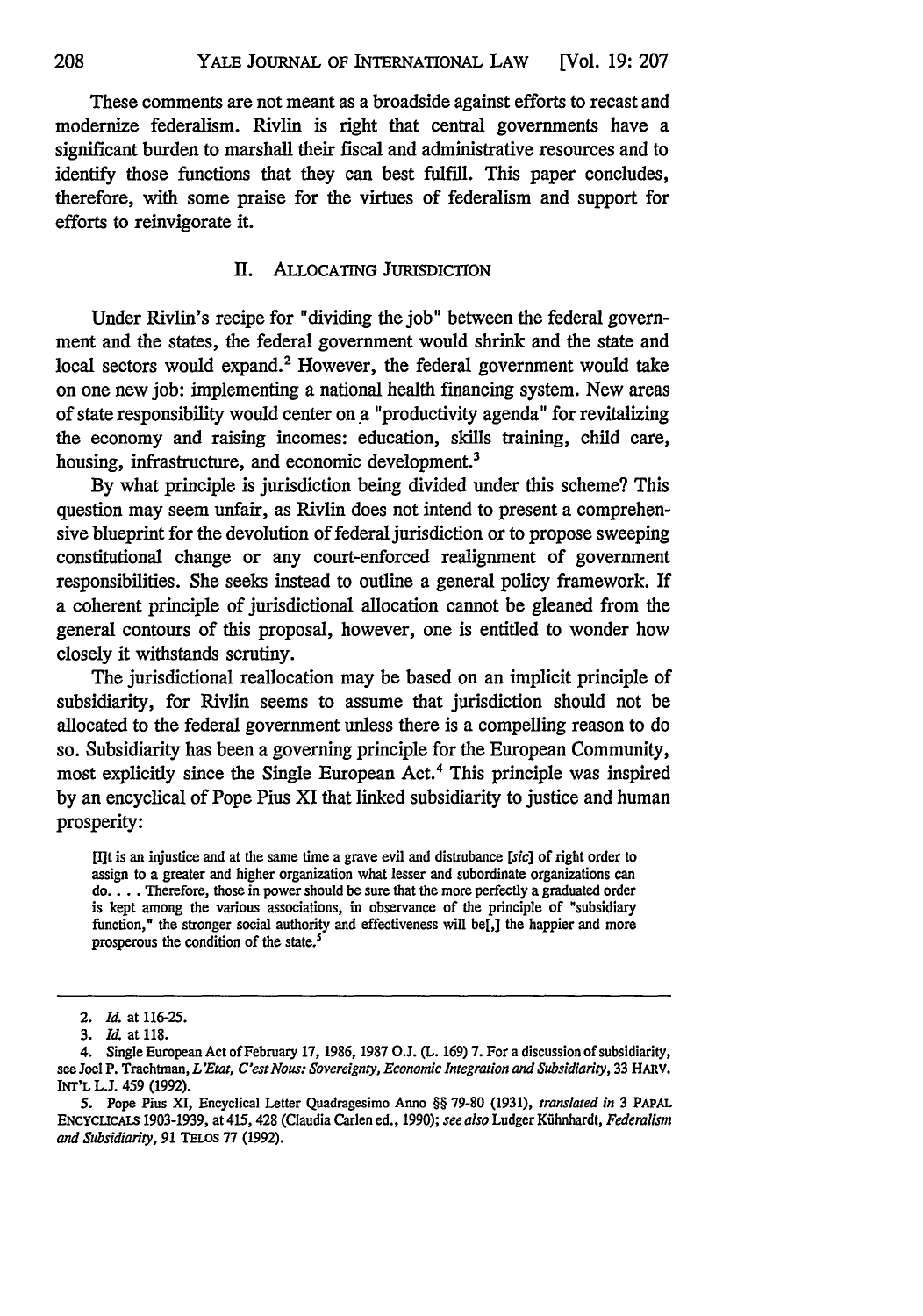However, the principle of subsidiarity is of little use in allocating jurisdiction. It begs the central question: what tasks can be accomplished fully by smaller communities? These smaller communities need not be states. In Germany, for example, voluntary associations, not just *Länder*, play an integral role in federal social assistance legislation.<sup>6</sup> European subsidiarity has given rise to a "new regionalism" that supersedes national governments. <sup>7</sup>

To enhance economic stability, Tommaso Padoa-Schioppa explains:

The principle of subsidiarity means that the production of public goods should be assigned to the level of government that has jurisdiction over the area in which that good is public. . . . Only indivisibilities, economies of scale, externalities and strategic requirements are accepted as efficiency arguments in favour of allocating powers to higher levels of government.<sup>8</sup>

Does Rivlin's jurisdictional allocation fit such a framework of subsidiarity? Arguably yes, yet there are certain ambiguities that are discussed below.

## *A. Assigning Tasks to the Federal Government*

Defense, resolution of international disputes, international trade, and international environmental matters clearly meet the national public good test; they are thus appropriate subjects of federal jurisdiction, perhaps even of supranational jurisdiction. Rivlin also places funding for scientific research and promotion of technological development in federal hands on the ground that individual states are unlikely to support them adequately on their own.<sup>9</sup> This is at best a cryptic rationale. The very purpose of transferring these responsibilities would be to allow competition among the states to determine the "adequacy" of funding. If jurisdictional allocation were based on an assessment of which level of government could provide the most adequate funding, Rivlin's project of transferring jurisdiction to the states would collapse. There will always be pressure for additional "adequate" funding from the federal government.

Health financing by the federal government, as Rivlin proposes, does not meet the national public good test well. Local priorities must be considered

**<sup>6.</sup>** Dirk Jarr6, *Subsidiarity in Social Services Provision in Germany,* 25 Soc. PoL'Y & ADMIN. 211 (1991); *see also* Robert Howse, Is Federalism the Future?: A Critical View, Paper Presented at the Conference on Federalism and the Nation-State, University of Toronto 20 (June 4-6, 1992) (unpublished paper, on file with author) (supporting funding of programs designed by community groups).

<sup>7.</sup> *See* Jacques Pelkmans, Governing European Union: From Prefederal to Federal Economic Integration?, Paper Presented at the Conference on Federalism and the Nation-State, University of Toronto 35-36 (June 4-6, 1992) (as revised Jan. 1993) (unpublished paper, on file with author).

<sup>8.</sup> Tommaso Padoa-Schioppa, Economic Federalism and the EC, Keynote Address at the Conference on Federalism and the Nation-State, University of Toronto 3 (June 4-6, 1992) (transcript on file with author). Given the actual range of public expenditure, this approach to subsidiarity would have to be expanded to cover the provision of what might be called " quasi-private" goods. *See* ROBIN BOADWAY, THE CONSTITUTIONAL DIVISION OF POWERS: **AN** ECONOMIC PERSPECTIVE 35 (1992).

**<sup>9.</sup>** *RIVLIN, supra* note 1, at 153. Rivlin adds that states are unlikely to support "basic scientific research" because benefits would spill over state lines. *Id.* at 12.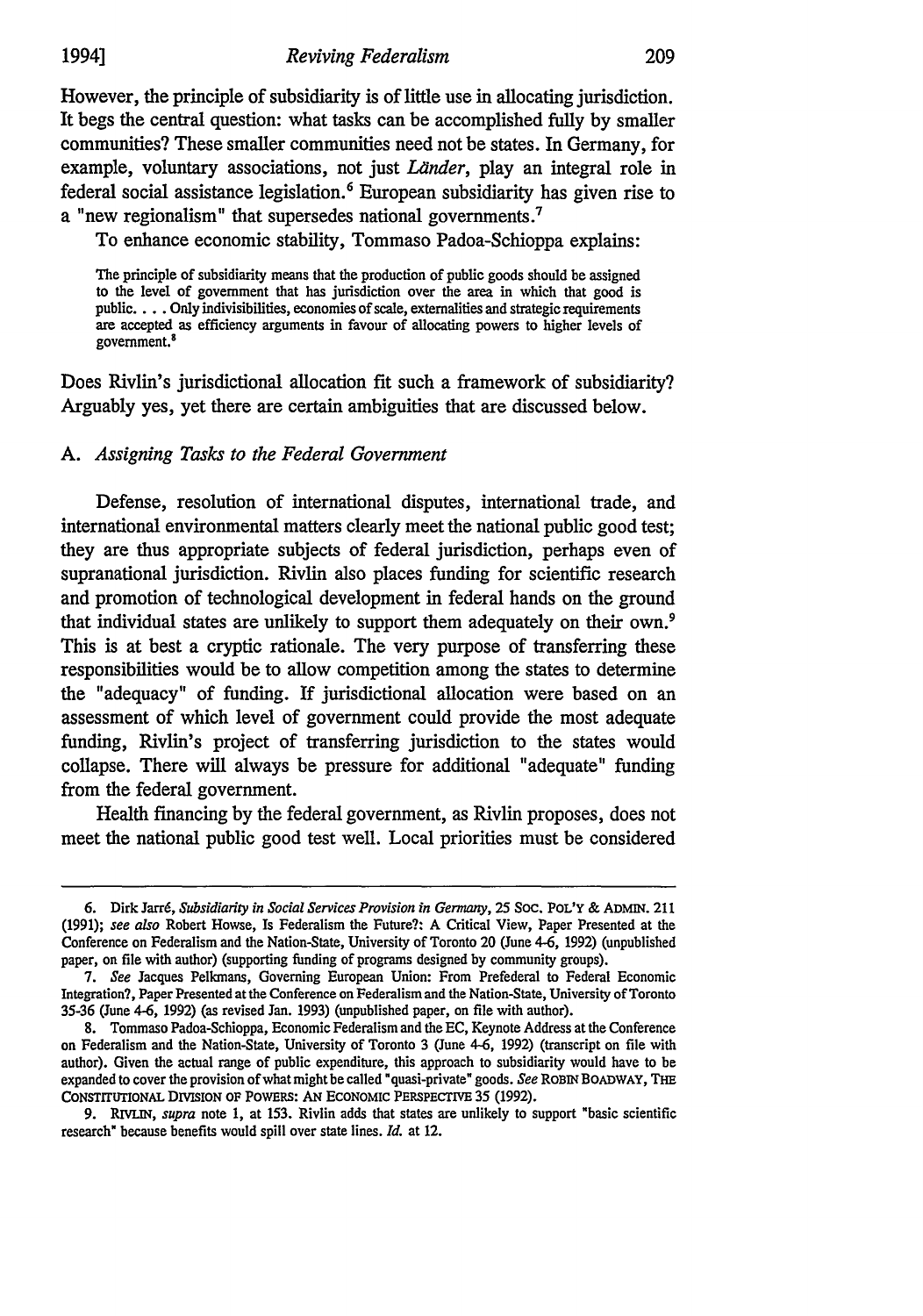in health care. Although the Canada Health Act sets out the framework of the national health care system,  $^{10}$  over seventy percent of health care funds are earmarked for the provinces.<sup>11</sup> Provinces negotiate fee schedules with local medical associations and approve budgets of individual hospitals. To be sure, Rivlin does not rule out some combination of federal and state roles in health care reform, but once we contemplate joint or overlapping functions, we need a more sophisticated categorization of tasks.

Subsidiarity is in fact entirely consistent with a system of central policy directives and local implementation. This is the principal model in European integration.<sup>12</sup> For instance, German federalism is based largely on a combination of federal legislation and *Länder* administration.<sup>13</sup> Rivlin, on the contrary, is anxious to eliminate state-administered federal mandates, because she believes they add to public confusion about which level of government is truly responsible.<sup>14</sup> Yet citizens may well choose to have national standards coexist with state responsiveness to local needs. Combined federal and state roles may better respond to popular will, as long as citizens are aware which level of government is responsible for which task.

#### B. *Tasks Assigned to State Governments*

In some respects, the prosperity agenda to be assigned to the states can also, in some respects, become an interstate trade barrier and weaken economic union. Canadians have devoted considerable attention to this aspect of skills training.<sup>15</sup> One purpose of retraining is to encourage labor mobility throughout the country, yet as Professor Howse has argued,

[t]he provincial perspective on training and adjustment is likely to focus on the needs of the province's own economy, and not to be oriented to preparing workers to take employment elsewhere in the country. Taxpayers in a given province are unlikely to want to invest in another province's labour force.<sup>16</sup>

14. RIVLIN, *supra* note 1, at 30-31, 109.

<sup>10.</sup> Canada Health Act, R.S.C., ch. **C-6.** (1985) (Can.).

<sup>11.</sup> The provincial share has grown, from a 66% share in 1978 to a 72% share in 1988. **ISABELLA D.** HoRRY & MICHAEL **A.** WALKER, **GOVERNMENT SPENDING** FACTS app. 10-5 **(1991).**

*<sup>12.</sup> See* Renaud Dehousse, *Integration v. Regulation? On the Dynamics of Regulation in the European Community,* 30 J. COMMON MKT. STUD. 383 (1992); M. Rainer Lepsius, *Beyond the Nation-State: The Multinational State as the Model for the European Community,* 91 TELos 57 (1992); Andrew McGee **&** Stephen Weatherill, *The Evolution of the Single Market* **-** *Harmonisation or Liberalisation,* 53 MOD. L. REV. **578** (1990).

**<sup>13.</sup>** GG art. **83;** *see also* **DONALD** P. KOMMERS, **THE** CONSTIrUTIONAL JURISPRUDENCE OF THE **FEDERAL** REPUBLIC OF GERMANY 107 (1989).

<sup>15.</sup> ROBERTHOWSE, ECONOMICUNION, SOCIALJUSTICE, **AND** CONSTITUTIONALREFORM: TOWARDs **A** HIGH BUT LEVEL PLAYING **FIELD** 106-08 (1992). *See generally* James B. Davies, *Training and Skill Development, in* ADAPTING TO **CHANGE:** LABOUR MARKET **ADJUSTMENT** IN **CANADA 163** (W. Craig Riddell ed., 1985); MINISTRY OF **SUPPLY AND** SERVICES OF CANADA, **3 REPORT OF THE** ROYAL **CoMMISsION** ON THE ECONOMIC UNION **AND** DEVELOPMENT PROSPECTS FOR **CANADA** 170 (1985).

<sup>16.</sup> HowsE, *supra* note *15,* at 106.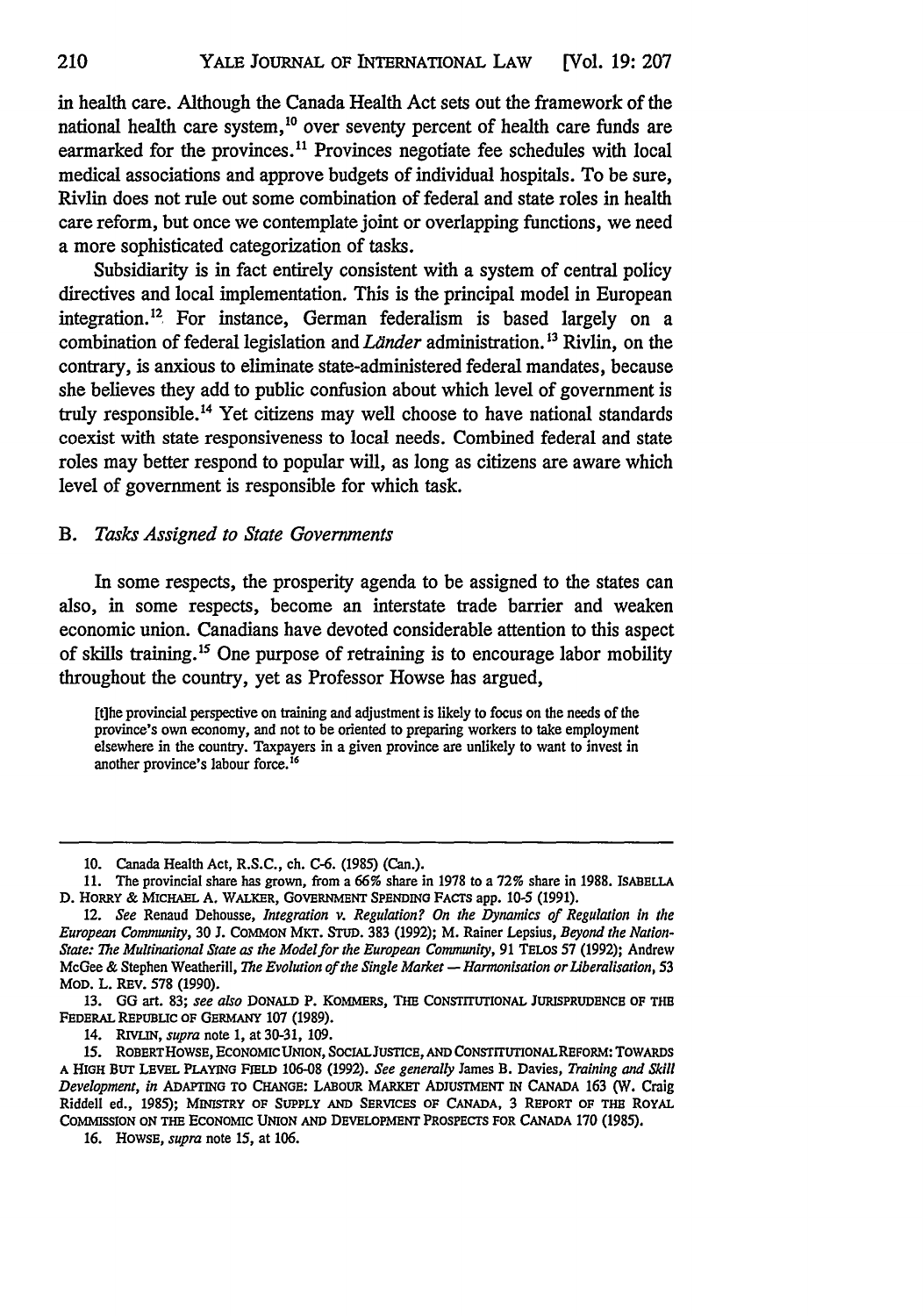The federal government therefore has an essential role in skills training. Similarly, varying child care benefits, such as public-supported day-care or parental leave, can cause disruptions in labor mobility, as can impediments to transferring benefits like pension plans from one jurisdiction to another. In addition, local economic development programs are notoriously prone to "beggar-thy-neighbor" strategies. In the European context, the Treaty of Rome<sup>17</sup> supplements its principle of subsidiarity with a prohibition against "state aids" that would distort competition by favoring local undertakings.<sup>18</sup>

This analysis by no means amounts to an argument for exclusive federal jurisdiction over training, child care, or economic development. It does, however, suggest that Rivlin's quest for "a cleaner distinction... between the responsibilities of the federal government and those of the states" may be quixotic.<sup>19</sup> Canada, for example, has recently attempted to streamline the division of powers, in an effort to rid itself of a legal thicket of concurrency, "double aspect," delegation, paramountcy, and "minimal impairment."<sup>20</sup>

In the October 1992 constitutional referendum, Canadian voters rejected a proposal providing, among other things, for greater freedom to negotiate limitations to federal jurisdiction. Partial or complete federal withdrawal from labor market development and training, combined with compensation to the province, was a central and controversial feature of the proposal. Yet even this "decentralizing" proposal would have maintained crucial features of national jurisdiction: the federal government would have been able to negotiate a continued presence in the field, and the federal government, together with the provinces, would have been required to establish national objectives in relation to national aspects of labor market development programs and activities, which would "tak[e] into account the different needs and circumstances of the provinces."<sup>21</sup> Furthermore, federal jurisdiction to make expenditures on job creation programs would have been preserved. $22$  Some continued jurisdictional overlap not only would have been endemic to the scheme **-** it would have been a desirable feature of it.

To summarize, rethinking federalism, as Rivlin advocates, will require more attention to the details of jurisdiction and to the kinds of jurisdictional overlap that ought to be maintained. In Canadian constitutional law, the old doctrine of jurisdictional "watertight compartments" in the ship of state has become an anachronism. It cannot cope with the growing complexity of agreements and arrangements among orders of government, to say nothing of government agreements with private citizens and groups. The task, therefore,

<sup>17.</sup> Treaty Establishing the European Economic Community, Mar. 25, 1957, 298 U.N.T.S. 11.

**<sup>18.</sup>** *See* Conor Quigley, *The Notion of State Aid in the EEC,* 13 EuR. L. REv. 242 (1988).

<sup>19.</sup> *RIVLIN, supra* note 1, at 7.

<sup>20.</sup> *See* PETER W. HoGc, CONSTrruTirONAL LAW OF **CANADA** 371-434 (3d ed. 1992).

<sup>21.</sup> Charlottetown Accord, Aug. **28,** 1992, § 11 (draft legal text on file with author) [hereinafter Charlottetown Accord] (proposed addition to Constitution Act, 1867 as § 93C(2)).

<sup>22.</sup> *Id.* (proposed addition to Constitution Act, 1867 as § 93B(4)).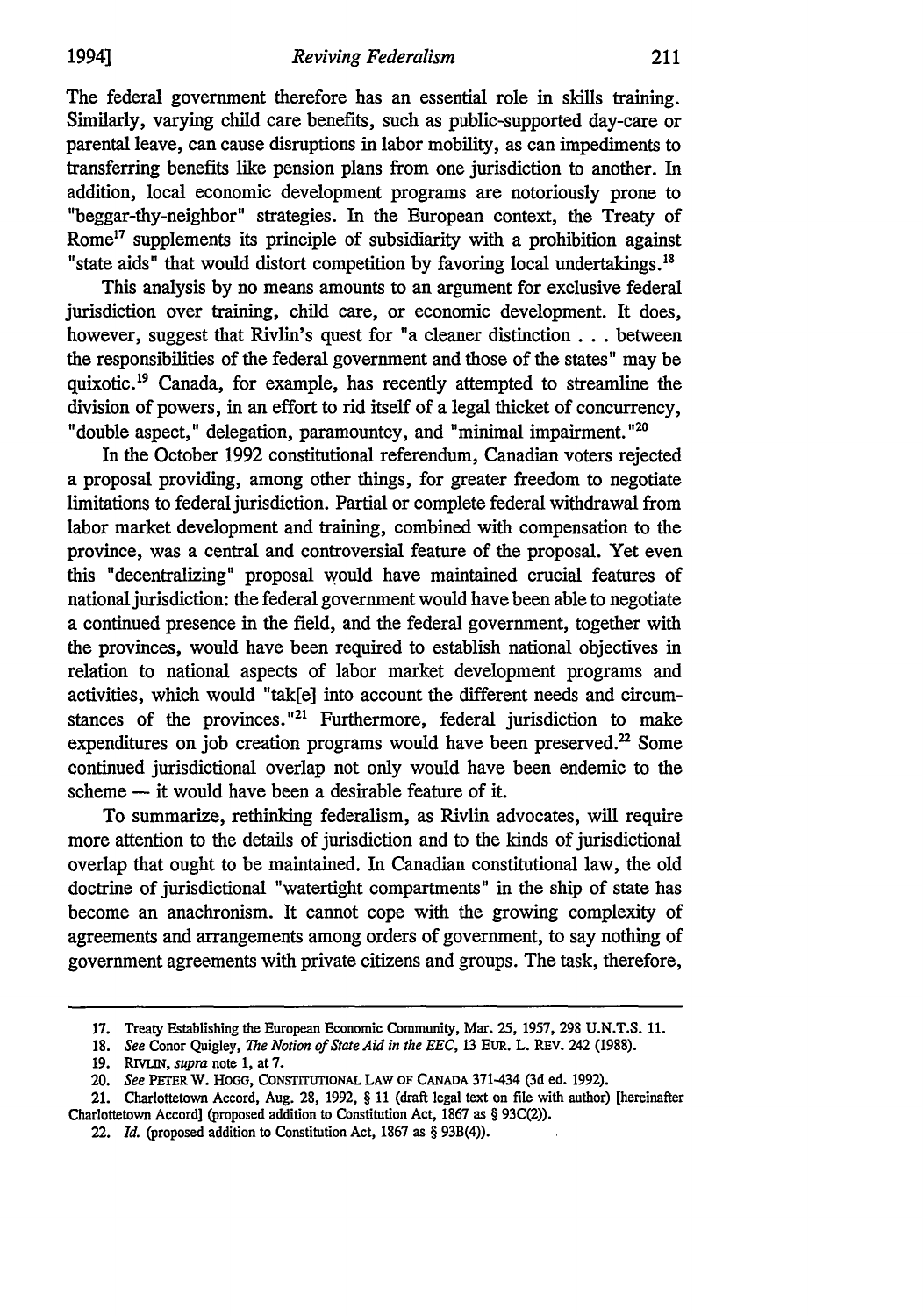is not so much to find a new set of separate compartments as it is to identify appropriate principles by which relations among levels of government can be managed.

## III. RACE TO THE BOTTOM VS. RACE TO THE TOP

To the extent that authority is decentralized, the question is whether rivalry among states will produce a race to the top or a race to the bottom: will states attempt to attract business by taking steps to improve services or by subsidizing businesses and relaxing, for example, environmental regulations? $3^2$  Rivlin posits that decentralization will produce a race to the top: "Once clearly in charge, the states would compete vigorously with each other to improve services and attract business by offering high-quality education, infrastructure, and other services."<sup>24</sup> D.K. Tarullo's comments on the European Community provide a rejoinder to this view:

Such competition is desirable where regions vie to offer better schools or transport systems, or otherwise to enhance economic growth. But other forms of competition among regions to attract private investment can erode social standards - competitive tax abatements, wasteful subsidies or weakened environmental, health, or employment regulation opposed by business interests.<sup>25</sup>

Canada has been plagued by race-to-the-bottom problems associated with tax abatements and subsidies, $^{26}$  a race that now includes competition among provinces and jurisdictions south of the border.

Rivlin's confidence that her scheme would produce a race to the top seems to be based on three factors. First, she assumes that the sort of jurisdiction she would assign to the states would create considerable private demand for high levels of performance, particularly in education and transport. This assumption, however, applies less well to other areas of jurisdiction. Rivlin would assign to the states child care, economic development, and training. Without national minimal standards, state programs in these areas could be caught in a race to the bottom. Yet, if the federal government is to impose such standards legitimately, it may well have to share in the cost of the programs. Because such programs can be forms of business subsidy, the federal government must maintain at least some residual role to prevent subsidies that distort interstate trade. In Canada, the recent devolution proposal was in part designed to strengthen the economic union by bolstering

*<sup>23.</sup> See* Joel P. Trachtman, *International Regulatory Competition, Externalization, and Jurisdiction,* 34 HARv. **IIT'L** L.J. 47 (1993).

*<sup>24.</sup> RIvuN, supra* note 1, at 118.

<sup>25.</sup> Daniel K. Tarullo, *Can the European 'Social Market' Survive 1992?,* 5 AM. PRoSPEcr 61, 63 (1991).

*<sup>26.</sup> See generally* HowsE, *supra* note 15, at 102-04.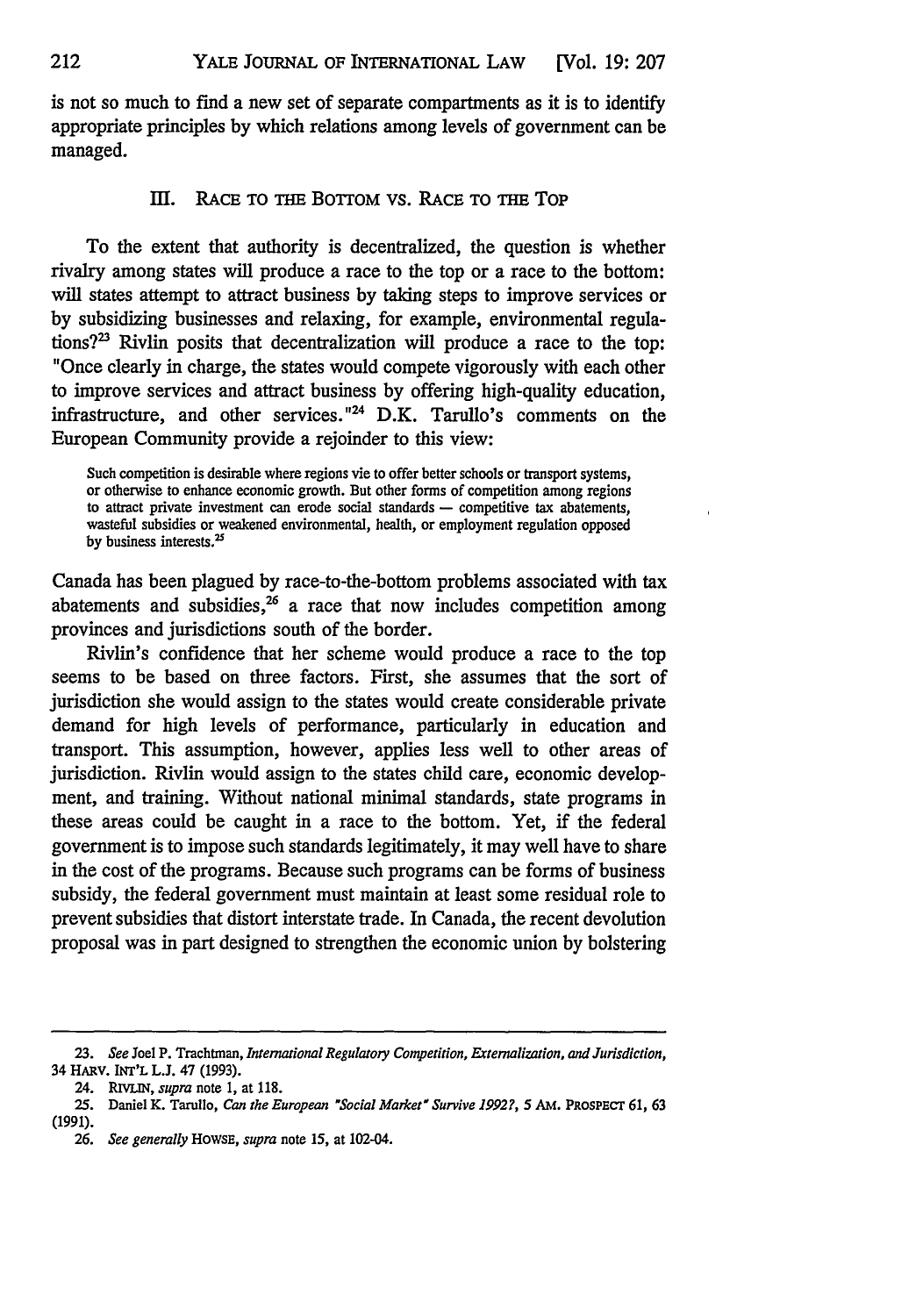constitutional protection for the free movement of persons, capital, goods, and services.<sup>27</sup>

**A** second factor explaining Rivlin's confidence in the race to the top, even absent national standards and prohibition of trade distorting subsidies, might be that federal withdrawal from certain areas would be purely voluntary under her scheme and not constitutionally mandated. In other words, states would compete in a market for the provision of services that could be contested **by** federal reassertion of jurisdiction.<sup>28</sup> The mere threat of federal entry might be sufficient to discipline anti-competitive state behavior. However, state governments may prefer federal entry so as to have a scapegoat upon which to blame their own failure to provide a subsidy or other favor. Moreover, if competition depends upon the absence of barriers to entry, the high transaction costs of the legislative process must be considered. Finally, a credible threat of federal entry would require a stable pattern of constitutional interpretation after federal withdrawal from a field of activity, for there is a risk that the judiciary would not permit the reassertion of federal jurisdiction.<sup>29</sup>

The third and most important factor explaining Rivlin's confidence in a race to the top is that a new tax structure would put all states on a substantially equal fiscal footing. Because Rivlin recognizes the race-to-the-bottom dangers inherent in interstate competition to keep taxes low,<sup>30</sup> she proposes a system of common shared taxes to minimize this sort of danger. Competition to keep taxes low, however, is only one aspect of the race-to-the-bottom problem. Indirect forms of subsidy, such as competition to lower pollution standards, would not be addressed by a common tax scheme.<sup>31</sup>

<sup>27.</sup> CharlottetownAccord, *supra* note 21, *§* **31** (proposed addition to ConstitutionAct, **1982,** R.S.C., app. II, no. 44 (1985) (Can.), as *§* 36.1(3)(a)). However, the new "Social and Economic Union" only enshrined "policy objectives" that were to be monitored according to a mechanism to be specified at a future date. *Id.*

<sup>28.</sup> Here, I am making an analogy to the "contestable market" hypothesis of Baumol, Panzar, and Willig. They posit that the welfare problems posed by monopolistic anti-competitive behavior can be solved as long as competitive pressure is exerted by potential entrants having no barriers to entry into the market. Such a barrier-free market is contestable. *See generally* WILLIAM **J.** BAUMOL **ET AL.,** CONTESTABLE MARKETS AND THE THEORY OF INDUSTRY STRUCTURE (1982). It should be noted that central governments can be also guilty of imposing differential costs on various constituencies and playing them off against each other. *See, e.g.,* Pete du Pont, *Federalism in the Twenty-First Century: Will States Exist?,* 16 HARV. J.L. & PUB. POL'Y 137, 144-45 (1993).

**<sup>29.</sup>** Rivlin does not discuss the role of the judiciary in the expansion of federal jurisdiction, which is somewhat surprising given her focus on recasting the division of powers. For a somewhat partisan account of the judiciary's role in this context, see Lino **A.** Graglia, *From Federal Union to National Monolith: Mileposts in the Demise of American Federalism,* 16 HARv. J.L. & **PuB. POL'Y 129** (1993).

<sup>30.</sup> Rivlin's analysis derives from Tiebout's work on local spending. *See* Charles Tiebout, *A Pure Theory of Local Expenditures,* 64 J. PoL. EcoN. 416 (1956). Rivlin, however, expresses doubts about whether individual mobility across state lines is heavily influenced by local tax rates. RIvLIN, *supra* note 1, at 137-38.

**<sup>31.</sup>** However, Rivlin would maintain some responsibility for transborder pollution control at the federal level and thereby restrict the capacity of states to give indirect pollution subsidies. **RIVLIN,** *supra* note **1,** at 12.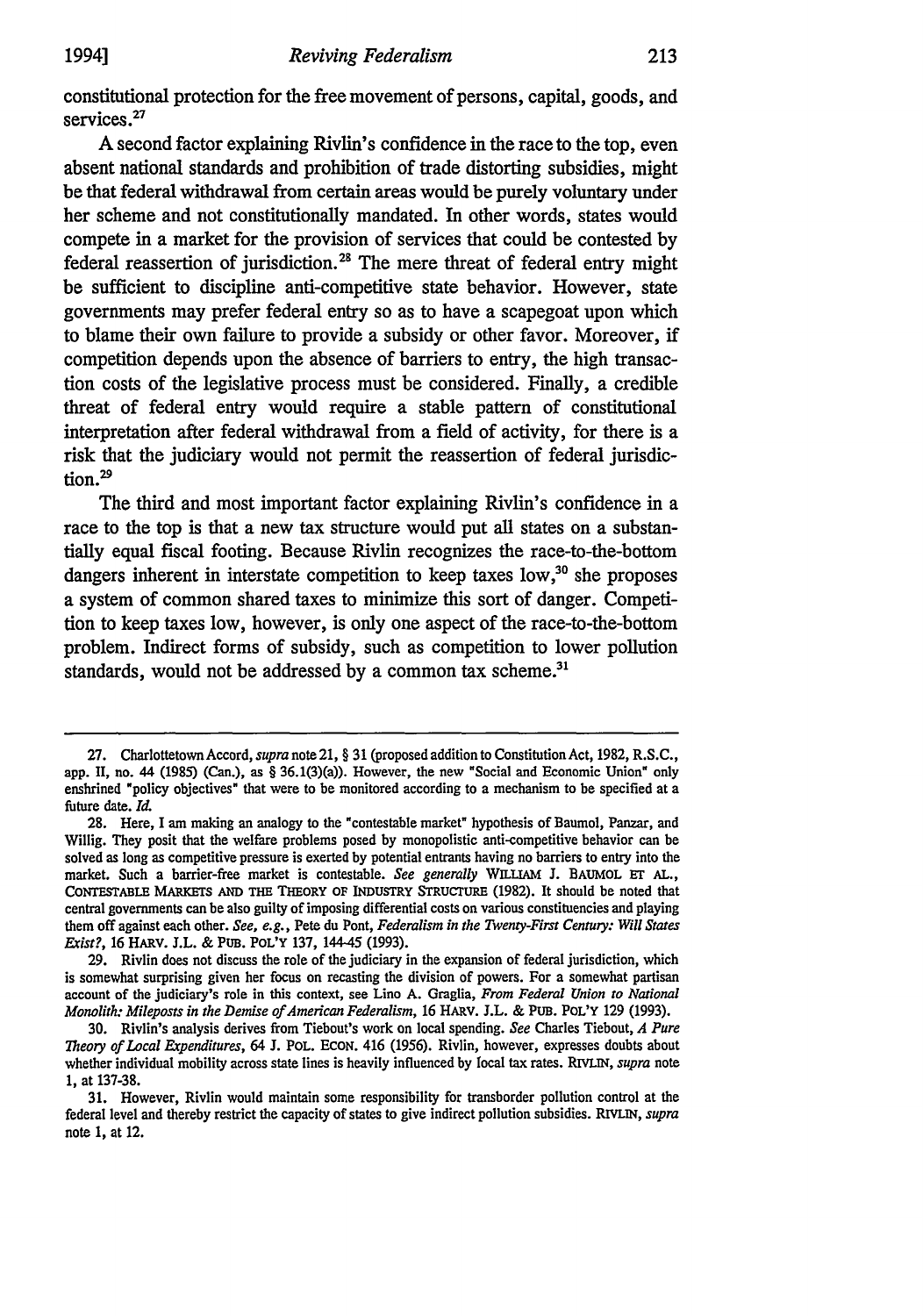Rivlin's book canvasses various methods for achieving a common tax, but one point in particular merits discussion. A guaranteed common fiscal framework must be the linchpin to Rivlin's broad devolution proposal. Thus it is in this context that she mentions, for the first and only time, the possibility of constitutional amendment. She writes: "Drastic as such a suggestion might seem, enshrining the common shared tax fund in a constitutional amendment might be necessary to ensure its survival and immunity from congressional tinkering. **" <sup>32</sup>**Yet, recognizing the unlikelihood of a constitutional amendment, she is still prepared to proceed with devolution.

The model for Rivlin's proposed constitutional amendment is the German Basic Law. Chapter X of the Basic Law identifies with considerable precision which level of government has access to which sources and which shares of tax revenue. It also gives the Bundesrat, a body composed of representatives of the Länder governments, a significant role in the oversight of federal taxation.33 One important function of the German system is to equalize the revenue base of rich and poor *Länder*. The system is currently under review because of the growing disparities that came with unification.

Unlike Germany, Canada lacks a constitutional basis for fiscal harmonization. It therefore exemplifies the pitfalls of proceeding to decentralization without such a basis. $34$  To be sure, Canada does have a constitutional basis for the principle of equalization transfers from the federal to the provincial governments, so that it has a more solid framework than the United States for guaranteeing a large measure of fiscal equality.<sup>35</sup> Nevertheless, the problem of tax rate differentials identified by Rivlin remains considerable in Canada.

The Canadian version of a value-added tax, the Goods and Services Tax (GST), provides a cautionary tale. In enacting this highly unpopular tax, the federal government sought to combine two of the approaches Rivlin outlines for achieving a common shared tax. On the one hand, it created a uniform national sales tax. On the other hand, it sought provincial agreement to harmonize existing retail sales taxes with the federal tax. Just as Rivlin fears, holdout provinces scuttled harmonization. Canadians now have the accounting nightmare of administering two different forms of sales tax, one federal and

**<sup>32.</sup>** RIvLIN, *supra* note **1,** at 149.

**<sup>33.</sup> For** a **brief** account, see **RICHARD JANDA, RE-BALANCING THE FEDERATION THROUOH SENATE** REFORM: ANOTHER **LOOK AT THE BUNDESRAT 14-16 (1992).**

**<sup>34.</sup> In the last round of constitutional discussions, the federal** government **proposed the** establishment **of a Council of the Federation that would have** the **mandate "to vote on common** guidelines **for fiscal harmonization** and **coordination, and make** decisions **on improved processes for collaboration** in **this area."** MMMY OF **SUPPLY AND** SERVICES OF **CANADA, SHAPING** CANADA'S **FUTURE TOGETHER:** PROPOSALS 42 (1991).

<sup>35.</sup> Boadway discusses why the existing scheme does not fully achieve fiscal equality. *See* BOADWAY, *supra* note **8,** at 46.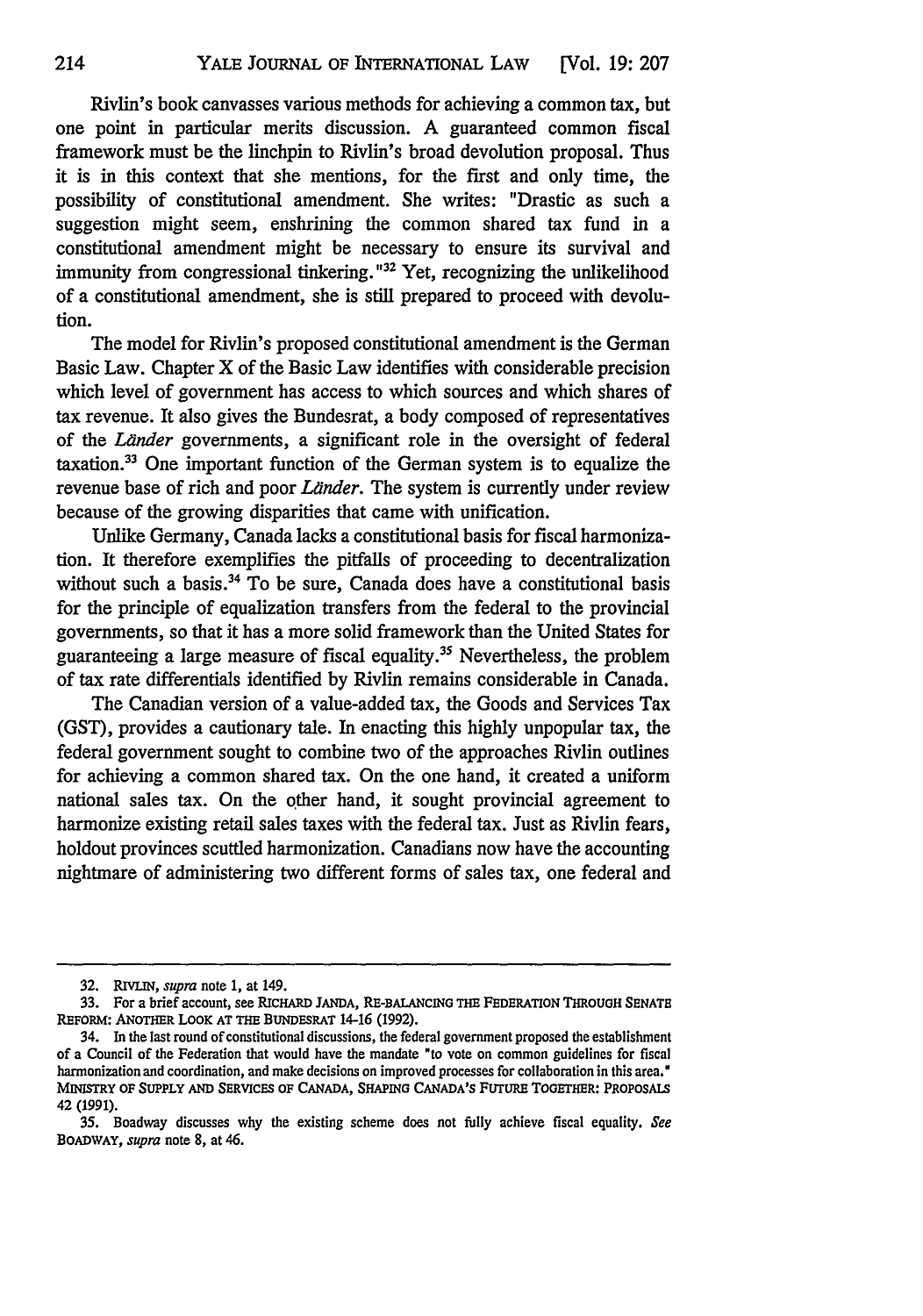the other provincial, together with variations among the provinces on the tax rates and tax base.<sup>36</sup>

Thus, although Rivlin recognizes the race-to-the-bottom problem, her partial solution to it, common shared taxes, will be difficult to achieve. Rivlin acknowledges this difficulty, but does not recognize the degree to which it renders her decentralization program tenuous. Canada offers mixed results on common shared taxes. Although Canadians benefitted from a significant equalization program even before adopting explicit constitutional guarantees, they have been unable to achieve tax harmonization.

# IV. THE DANGERS OF OFF-LOADING **THE** FEDERAL DEFICIT

Dr. Rivlin is prepared to back decentralization even in the absence of fiscal guarantees to the states, because she believes, first, that the states will be better able to persuade voters of the need for tax increases $37$  and, second, that harmonization can be achieved incrementally.<sup>38</sup> However, one should not underestimate the danger that the states will find the deficit simply transferred to them.

Canada provides an example of this problem. Beginning with the 1989 budget, the federal government sought to limit the size of transfers to the provinces.<sup>39</sup> First, the federal government capped the largest program of unconditional transfers, referred to as Established Programme Financing, which provides assistance for health care and post-secondary education. Next, the federal government unilaterally reduced funding for the Canada Assistance Plan (CAP), a program through which the federal government reimbursed the provinces for fifty percent of their "eligible expenditures" for assistance to persons in need. As a shared-cost program, CAP had operated under a federal-provincial agreement. Not surprisingly, the provinces protested the federal government's expenditure reduction of the program, and, in a recent landmark decision, the Supreme Court of Canada ruled that the federal government was unfettered in its power to break funding commitments.' The proposed constitutional amendment defeated in the 1992 referendum

39. *See* DEPARTMENT OF FINANCE OF CANADA, **BUDGET** PAPERS 13 (1989).

<sup>36.</sup> For an account of **GST** harmonization, see Stanley L. Winer, *Taxation and Federalism in a Changing World, in* TAXATION TO 2000 **AND** BEYOND, CANADIAN TAX PAPER **No. 93,** at 343 (Richard M. Bird & Jack M. Mintz eds., 1992). *See also* Charles E. McLure, Jr., *What Can the United States Learn from the Canadian Sales Tax Debate, in* **CANADA-U.S.** TAX COMPARISONS 295 (John B. Shoven & John Whalley eds., 1992).

<sup>37.</sup> *RIVriN, supra* note 1, at 16 ('Perhaps taxpayers are clearer about their need for state and local services and are more willing to pay for them than for the more remote services of the federal government.").

**<sup>38.</sup>** *Id.* at 152. ("Cooperation on common taxes might start in a small way **-** say with catalog sales or professional services  $-$  and then spread to a larger portion of the tax base.").

<sup>40.</sup> Reference re: Canada Assistance Plan, 83 D.L.R. (4th) 297 (1991).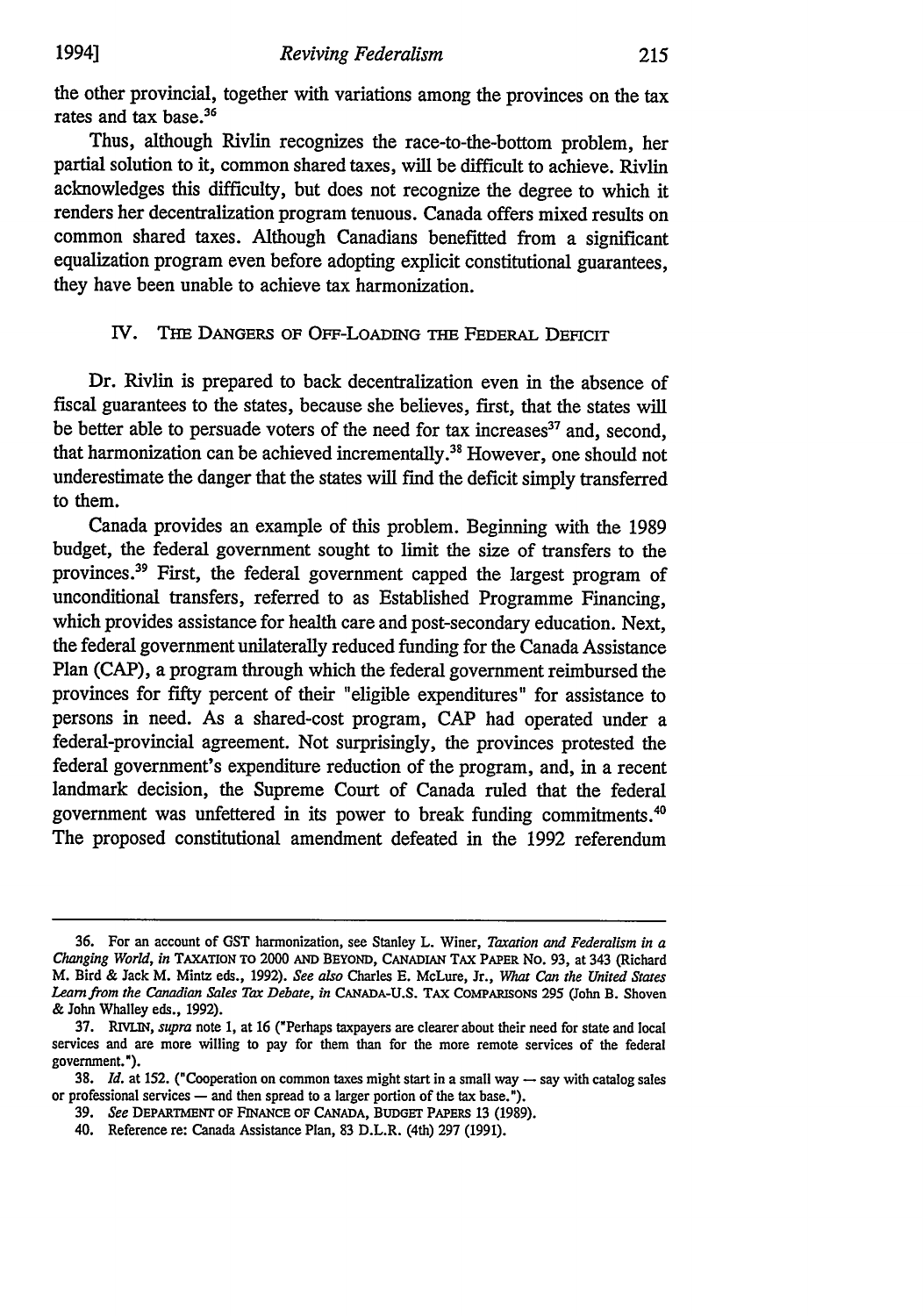would have enshrined a general mechanism for rendering intergovernmental agreements enforceable.<sup>41</sup>

Taking into account transfers from the federal government, the provinces have received the largest share of revenue since the early 1960s.<sup>42</sup> By 1988, their share had levelled off at about sixty-five percent.<sup>43</sup> Such support enabled the provincial governments to operate on nearly balanced budgets through the late 1980s.<sup>44</sup> However, the imposition of federal caps on transfers in 1989 to the provinces has seriously worsened their fiscal position. By the end of the third quarter of 1992, the combined deficit of the ten provincial governments reached Can\$24.9 billion, nearly equivalent to that of the federal government, which stood at Can\$28.8 billion.<sup>45</sup> Provinces have been raising taxes and cutting expenditures, but voters are no more receptive to these provincial measures than they were to federal tax increases and spending cuts.

Rivlin would likely say that the key difference between the revenue position of the American states and that of the Canadian provinces is that most states are required by state constitutions to maintain balanced budgets, which is unheard of in Canada.<sup>46</sup> In other words, decentralization in the United States would have the virtue of transferring spending from a level of government that need not maintain a balanced budget to one that must. According to James Savage, the constitutions of forty-three states have balanced budget amendments.<sup>47</sup> Nevertheless, states have managed to generate significant state debts through off-budget spending or non-guaranteed borrowing by issuing state agency revenue bonds, borrowing through public corporations, delegating state operations to local governments and agencies, and using lease-purchase agreements.<sup>48</sup> James Bennett and Thomas DiLorenzo have documented the growing portion of state debt accounted for by nonguaranteed debt, a form of debt more expensive to finance than guaranteed debt.49 They go so far as to argue that state balanced budget amendments

48. Id. at 238.

49. JAMEs T. **BENNETT** & **THOMAS J. DiLORENZO, UNDERGROUND GOVERNMENT: THE** OFF-BUDGET PUBLIC SECTOR 92-94 tbl. 15 **(1983)** (noting total of over **\$39** billion **by 1977).**

<sup>41.</sup> Charlottetown Accord, *supra* note 21, art. **26.** Agreements would have had a maximum five year duration. **Id.**

<sup>42.</sup> *See* Winer, *supra* note **36,** at 346 **fig.** 10.2.

<sup>43.</sup> *Id.*

<sup>44.</sup> See S. DAMUS, CANADA's PUBLIC SECTOR: A GRAPHIC OVERVIEW 6 (1992) (charting federal, provincial, and local government budgetary surpluses and deficits).

<sup>45.</sup> ECONOMIST INTELIGENCE **UNrr** oF CANADA, **COUNTRY REPORT,** No. 1, 1993, at 11.

*<sup>46.</sup> See RiVIN, supra* note 1, at 14. ("Because, unlike the federal government, states and localities cannot normally borrow to cover operating expenses, they are forced to raise taxes and cut services as soon as their reserves are exhausted.\*).

<sup>47.</sup> *See* JAMES D. **SAVAGE,** BALANCED BUDGET **AMENDMENTS** & AMERICAN PoLITIcs 117 tbl. 14 (1988). These amendments usually contain the following requirements: "(1) a nominal debt was allowed to cover casual deficits; (2) beyond this, the consent of the people was required; and **(3)** the state might not endorse obligations of others." *Id.* at 118, *quoting* BENJAMIN **U.** RATCHFORD, AMERICAN **STATE DEBTs** 122 (1941).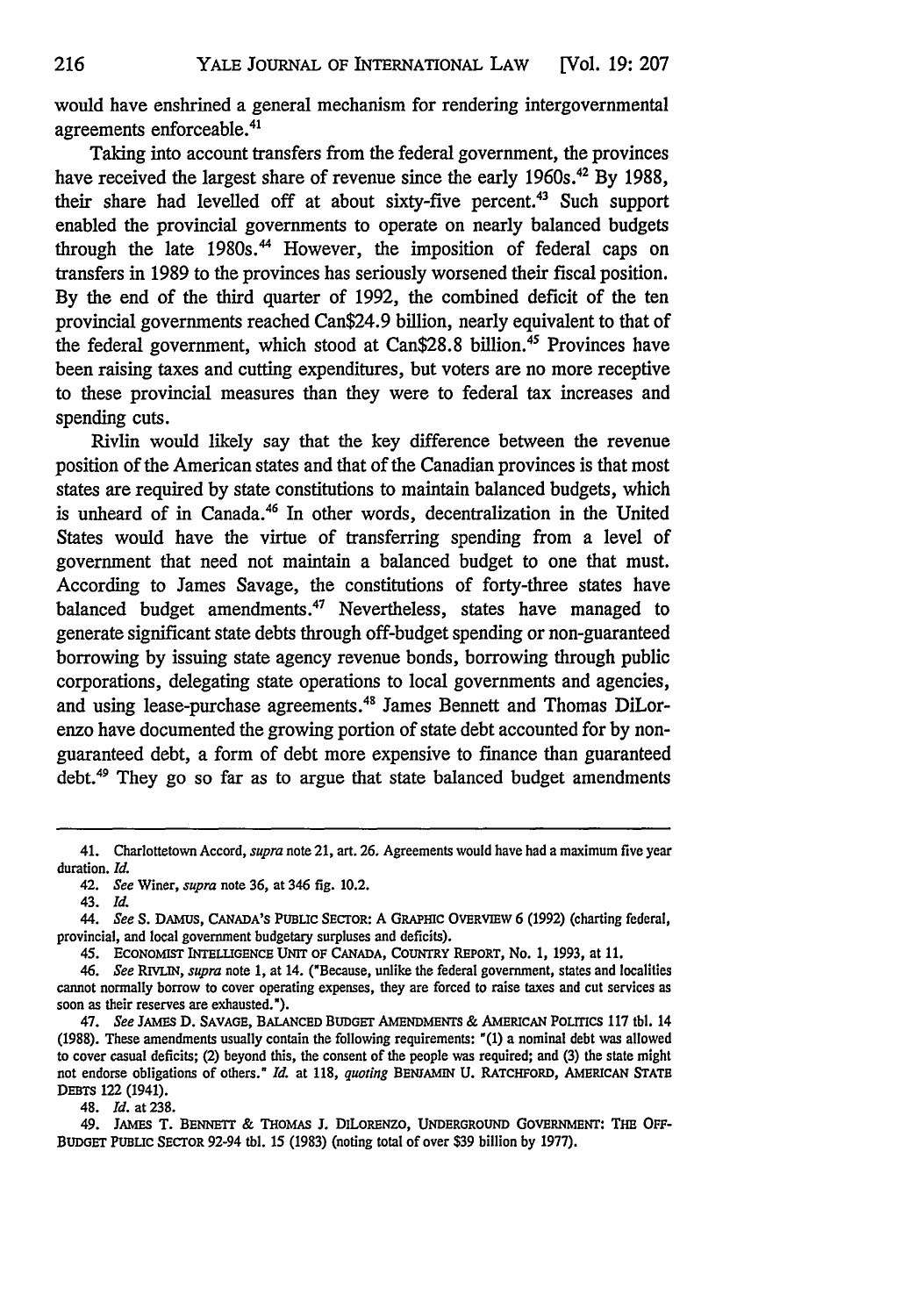"have had very little impact on the expansion of the nonfederal public sector," because politicians "have managed to move large segments of the public sector 'off the books.'"<sup>50</sup> Furthermore, voters have frequently approved the issuance of state bonds rather than faced increased taxes, as the recent California experience illustrates.<sup>51</sup> Thus, it may be a mistake to rely upon constitutionally required balanced budgets as a fiscal basis for decentralization. Even given balanced budget amendments, devolving federal responsibilities to the states may simply transfer the federal government's fiscal crisis to the state level.

## V. DECENTRALIZATION **AND** DEBT CONTROL

The final problem with Rivlin's analysis is her conviction that decentralization will partially solve America's public debt problem as local efficiencies develop and taxpayers show greater willingness to pay for clearly justified state services.<sup>52</sup> Canada is a good test case for this proposition because decentralization along the lines suggested by Rivlin would lead to a structure similar to the Canadian model. However, decentralization has not been of substantial assistance in solving the debt problem in Canada.

In 1984, Canada's net public debt was 26.7% of its gross domestic product (GDP), while the U.S. net public debt was 24.9% of GDP. By 1991, the net public debt in Canada had grown to 49.2% of GDP, as compared to 34.7% in the United States.53 By 1990, interest payments on the debt, as a percentage of total expenditures, were almost twice as high in Canada as in the United States.<sup>54</sup> As Canada's debt was rising disproportionately faster, interest payments were crowding out other expenditures to a higher degree.<sup>55</sup> By any measure, Canada's debt problem is worse than that of the United States. At the very least, one can conclude that decentralization has not been of substantial assistance in solving the Canadian debt problem.

#### VI. CONCLUSION

Broadly speaking, Canada and the United States both developed the division of federal and local authority that the founders of the other country wanted. Conceived in the wake of the American Civil War, the British North America Act<sup>56</sup> reflected a will to produce a stronger central government than

<sup>50.</sup> William E. Simon, *Epilogue* to BENNETT & DiLORENzo, *supra* note 49, at 182.

*<sup>51.</sup> See* SAVAGE, *supra* note 47, at 239.

<sup>52.</sup> RIVLIN, *supra* note 1, at 16, 126, 179.

**<sup>53.</sup> OECD** ECONOMIC OUTLOOK, Dec. 1992, at 143 tbl. 41.

<sup>54.</sup> For a discussion of the dynamics of the debt problem see Christopher Green, *From 'Tax State' to 'Debt State,'* 3 **J.** EVOLUTIONARY ECON. 23 (1993).

**<sup>55.</sup>** For a review of the debt situation in Canada, see HERBERT **0.** GRUBEL **ET AL., LIMrTS** TO GOVERNMENT: CONTROLLING DEFICITS AND DEBT IN CANADA (1992).

<sup>56.</sup> British North America Act, 1867, 30 & 31 Vict., ch. 3 (Eng.).